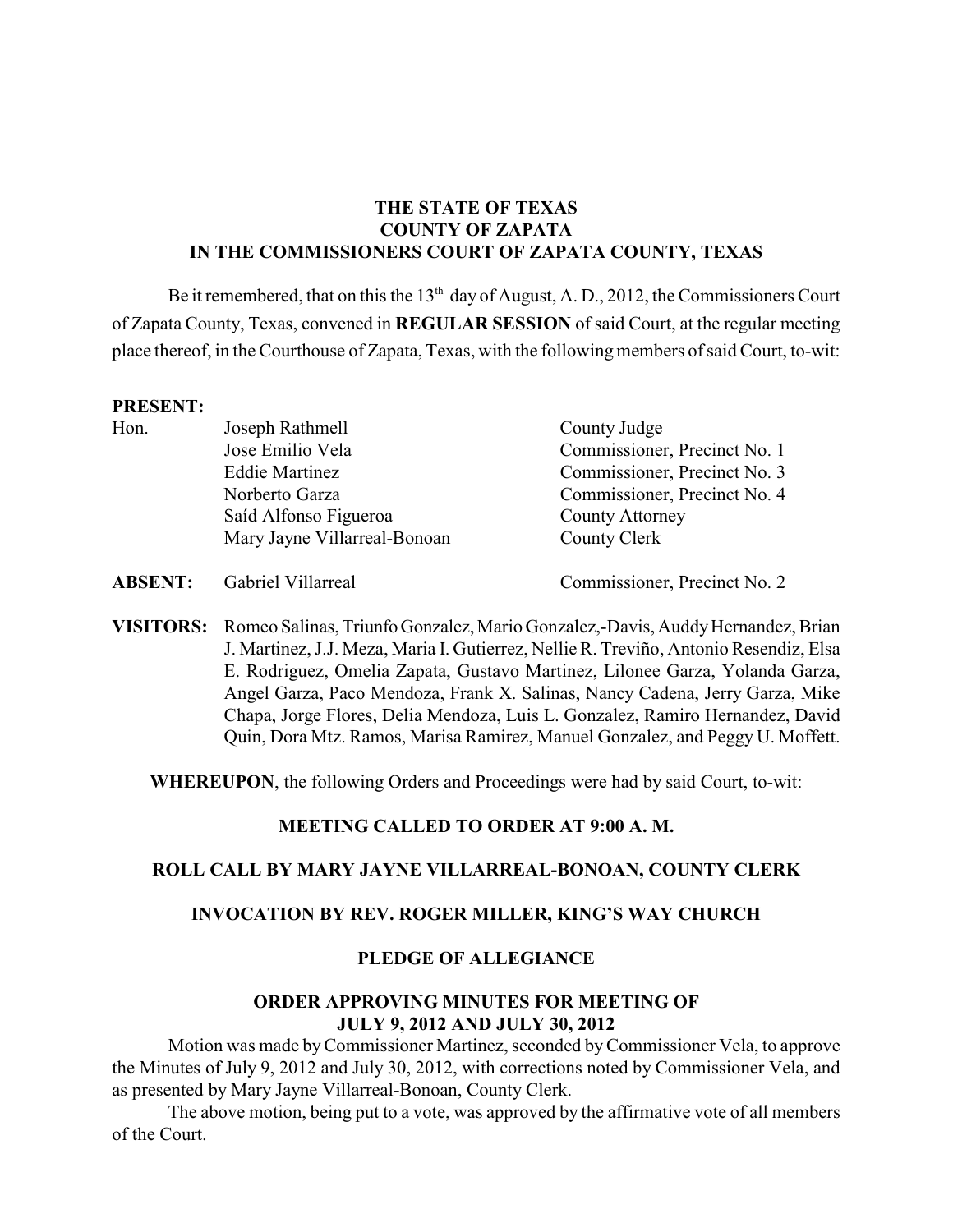#### **COMMUNICATIONS**

Ramiro Hernandez with the Zapata County Little League informed the court that he will soon have the end of year report. He also stated that 4 teams made all star tournaments and over 100 kids were present. Concession stand was a success this year and score boards have been erected.

Mr. Hernandez also reported that the Boys and Girls' Club had about 100 members and over 100 kids are participating in basket ball tournaments. Mr. Hernandez asked Commissioners' Court if computers for auction can be traded one for one.

#### **MONTHLY REPORT OF ZAPATA FAMILY MEDICAL CLINIC**

Mr. Ed Romero reported that 670 patients had been seen last month for a year to date total of 5247 patient encounters and an average of 25 patients per day. Mr. Romero also reported that the clinic will soon have 20 lab services available.

## **DEPARTMENTAL REPORTS**

Jorge Flores, Manager of Flores Auditing, PLLC, presented Commissioners' Court with the Independent Auditor's report ending September 30, 2011. (Report attached for the record.)

Carlos Treviño, Jr., Water Plant Manager, reported that there is a Stage 3 drought contingency plan. Lake level is at 261. As of now, water restrictions have been voluntary, however, the public will be notified of mandatory water restrictions.

Audelia Hernandez of the Zapata County Judge's Office reported that the CJIS reporting has reached 83%.

Commissioner Vela commented on the clinic expansion project. He stated that he is very impressed and the expansion is a big success. Mr. Mike Chapa added that the expansion is not open, however, several doctors, including Dr. Wells, Dr. Galan and Dr. Vasquez, will soon be joining the clinic.

#### **ORDER APPROVING INVOICES**

Motion was made by Commissioner Martinez, seconded by Commissioner Garza, to approve invoices as presented by Triunfo Gonzalez, County Auditor. Commissioner Vela questioned invoices paid to Quick Air, J.D. Networks, and Journey to Recovery and Omni La Mansion.

The above motion, being put to a vote, was approved by the affirmative vote of Commissioner Martinez and Garza. Commissioner Vela voted against. Motion carried.

#### **ORDER APPROVING TREASURER'S REPORT**

Motion was made by Commissioner Garza, seconded by Commissioner Martinez, to approve Treasurer's Report as presented by Hon. Romeo Salinas, County Treasurer.

The above motion, being put to a vote, was approved by the affirmative vote of all members of the Court.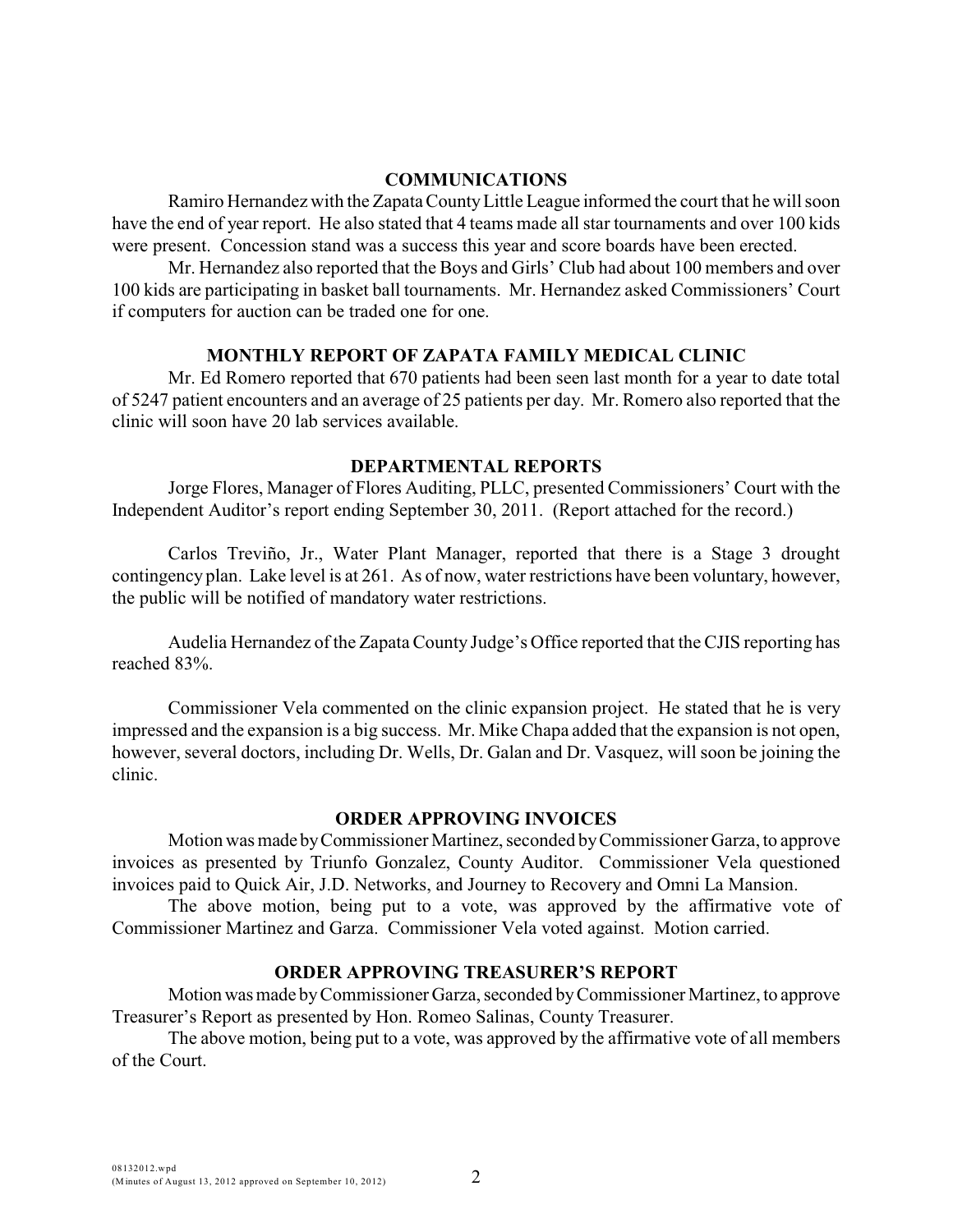## **PUBLIC COMMENT**

Commissioner Jerry Garza and Mr. Frank Salinas addressed Commissioners' Court regarding the 115 Waiver (Texas Transformation and Quality Improvement Program) Webb County is affording this opportunity to provide comments or suggestions regarding the development of the Regional Healthcare Partnership Plan for Region 20. The waiver expands primary care capacity. Increases training of Primary care workforce. It expands Medicaid managed care to the entire state; and replaces upper payment limit program with uncompensated care pool, and the delivery system reform incentive payment pool. The pool will reimburse hospitals for the cost of care for Medicaid and uninsured patients for which the hospital does not receive payment. \$33,000,000 are available for Region 20. (RHP Planning Protocol attached for the record.)

Brian Martinez reported on the success of the surplus auction. He stated that \$41,671.17 were collected after fees and advertising.

Luis Lauro Gonzalez, Zapata County Tax Assessor/Collector, reported that the tax office collected \$16,498.47 in Hotel Motel Tax fees for a year to date total of \$179,897.56. Tax collections are at 95.86%.

## **PRESENTATION BY TEXAS DEPARTMENT OF TRANSPORTATION ON UPCOMING PROJECTS AND STATUS ON ON-GOING PROJECTS**

Marissa Ramirez of the Texas Department of Transportation reported on upcoming and ongoing projects. Lopeño, 17 mile project is 40% complete. Ramireño, 5 mile project is 80% complete. Other ongoing projects include Anderson Colombia, 8 mile project and Ramireño divided Highway, 3 mile project. Corralitos, 5.5 mile construction project to commence in the fall. San Ygnacio 2 mile, 5 lane highway with turning lane project will commence in September 2013. Dolores project will commence November 2012. Veleño project will commence March 2014.

Dr. Hildegardo Flores commented on the "Look Out Point" and the importance of the road side parks. Ms. Ramirez and Mr. Eddie Gracia were instrumental in keeping said parks, however, the state plans to demolish them.

#### **PRESENTATION ON PUBLIC POWER POOL**

Presentation was made by Mr. David Quinn, Program Manager of Public Power Pool, on future electric contract for Zapata County. Zapata County has saved \$356,001 against market rates since 2002. Based on past performance of the program, the targeted reduction cost for Zapata County in 2014 is \$203,602.

# **UPDATE AND PROGRESS REPORT ON PENDING POLICY PROPOSED BY ZAPATA COUNTY COMMISSIONERS COURT TO COLLECT EXTREMELY HIGH DELINQUENT WATER PLANT ACCOUNTS**

Mr. Gustavo Martinez of Linebarger, Goggan, Blair and Sampson reported that the policy involves a 3 phase process being 1 - mailing, 2 - isolate if the account owners also owe taxes and 3 - sue directly on water accounts. Court costs in the amount of \$500.00 will be imposed. Amounts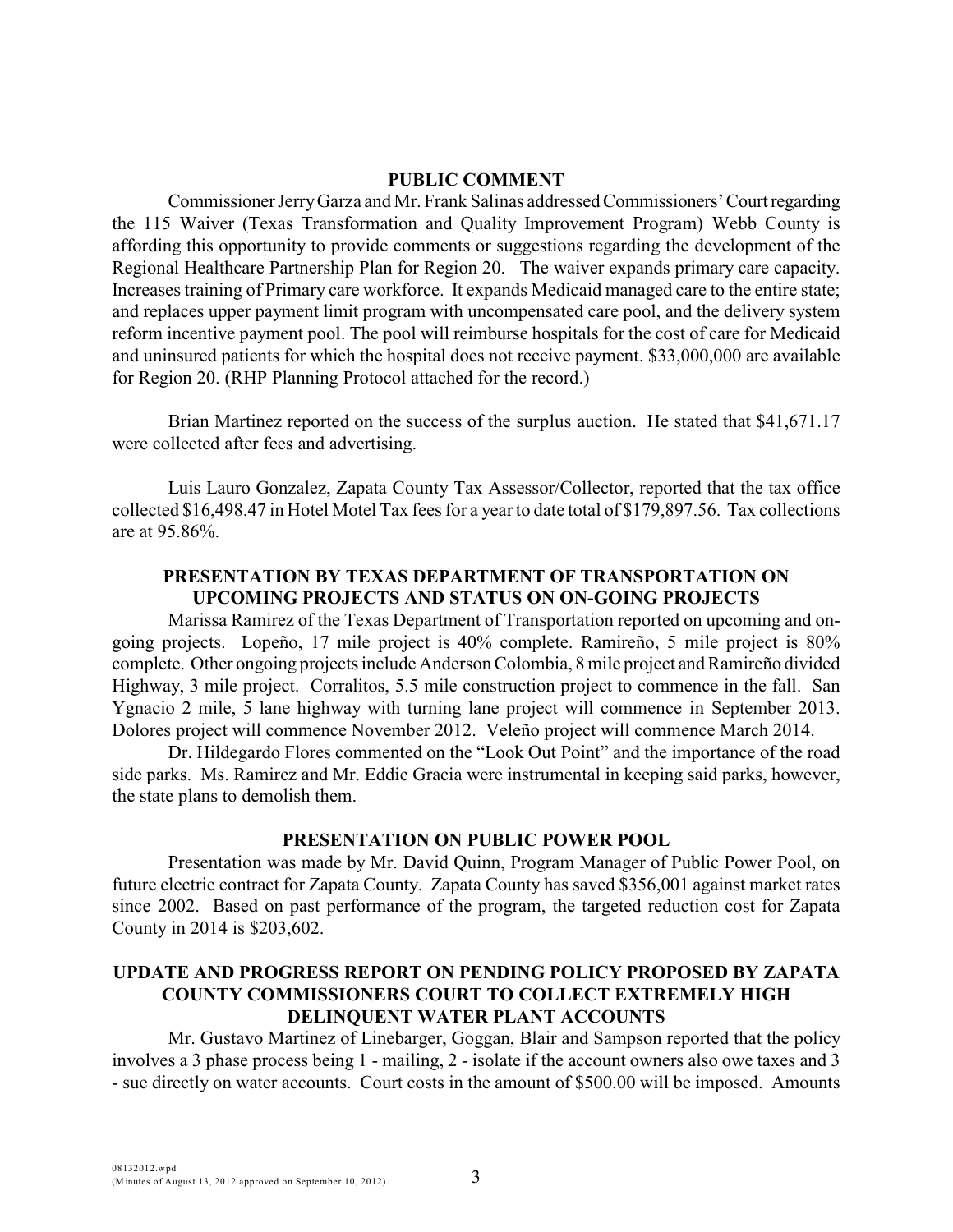owed on accounts will be considered for cost effectiveness. Mr. Martinez also stated that properties cannot be foreclosed on for water delinquencies.

## **ORDER TO TABLE REQUEST BY CHIEF MEZA TO CONSTRUCT HELIPAD**

Motion was made by Commissioner Martinez, seconded by Commissioner Garza, to table request by Fire Chief Juan Jose Meza for construction of a helipad, 30' x 30' from either asphalt or concrete on the corner of Rathmell and Lincoln (located next to the Gateway Clinic). Construction cost to be taken from Tobacco Fund as requested by Chief Juan Jose Meza, Zapata County Fire Department. Chief Meza will come back with construction costs for this item at the next Commissioners' Court meeting.

The above motion, being put to a vote, was approved by the affirmative vote of all members of the Court.

## **DISCUSSION ON EXECUTIVE SESSION ITEM REGARDING RESOLUTION OF ISSUES AND COMPLAINTS FROM ZAPATA COUNTY FIRE DEPARTMENT EMPLOYEES**

A brief discussion was had regarding the resolution of issues and complaints from Zapata County Fire Department employees against their immediate supervisor. Commissioner Vela stated that he had received phone calls from employees who claim that they are being pushed to retire. Furthermore, Commissioner Vela asked Chief Meza about the "Fill the Boot" donations, Meza stated that three "Fill the Boot" drives are held per year. Monies are used for donation towards Muscular Dystrophy and Christmas dance. County Attorney recommended that donations be deposited at the treasurer's office with a line item for accountability. Chief Meza further stated that he is being harassed by Commissioner Vela. Chief Meza asked to keep this item in open session, however, he was advised by the County Attorney that this item be discussed in closed session due to personnel issues.

## **ORDER APPROVING USE OF COMMUNITY CENTER FOR ZAPATA ENVIRONMENTAL CIVIC ORGANIZATION FUND RAISER**

Motion was made by Commissioner Martinez, seconded by Commissioner Garza, to approve the use of the Community Center for a Zapata Environmental Civic Organization fund-raising event, date to be determined at a later date. Seventy-five percent of the fees will be waived in exchange for 500 hours of community work as requested by Omelia Zapata, ZECO Member.

The above motion, being put to a vote, was approved by the affirmative vote of all members of the Court.

# **ORDER SETTING FEES FOR CIVIL SERVICES BY ZAPATA COUNTY SHERIFF'S OFFICE AND ZAPATA COUNTY CONSTABLES**

Motion was made by Commissioner Vela, seconded by Commissioner Garza, to approve fees charged for civil services for 2013 by the Zapata County Sheriff's Office and Zapata County Constables; fees are to remain the same as requested by Hon. Joe Rathmell, County Judge.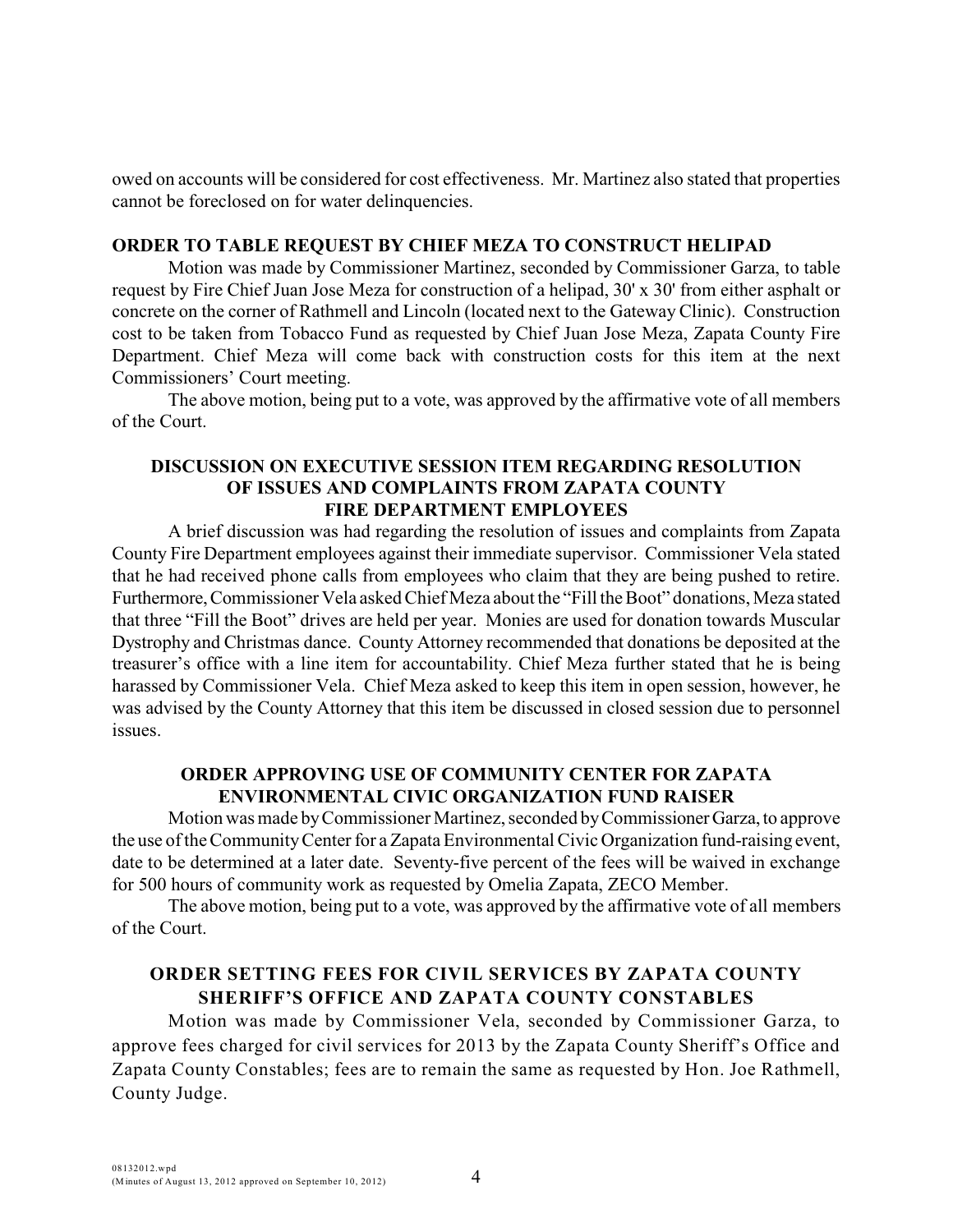The above motion, being put to a vote, was approved by the affirmative vote of all members of the Court.

# **ORDER RE-APPOINTING COMMISSIONER VELA AS TRUSTEE TO THE BORDER REGION MHMR BEHAVIORAL CENTER BOARD OF TRUSTEES**

Motion was made by Commissioner Martinez, seconded by Commissioner Garza, to reappoint Commissioner Vela, as Trustee to the Border Region MHMR Behavioral Center Board of Trustees as requested by Hon. Joe Rathmell, County Judge.

The above motion, being put to a vote, was approved by the affirmative vote of all members of the Court.

## **ORDER APPROVING 2013 COUNTY ROAD AND BRIDGE FEES / CHILD SAFETY FUND FEES**

Motion was made by Commissioner Garza, seconded by Commissioner Martinez, to approve 2013 County Road and Bridge Fees / Child Safety Fund Fee, said fees are to remain the same, as requested by Hon. Joe Rathmell, County Judge.

The above motion, being put to a vote, was approved by the affirmative vote of all members of the Court.

# **ORDER APPROVING TEXAS DEPARTMENT OF MOTOR VEHICLE IMPOSITION OF OPTIONAL FEES FOR CALENDAR YEAR 2013**

Motion was made by Commissioner Garza, seconded by Commissioner Martinez, to approve the Texas Department of Motor Vehicle Imposition of Optional Fees for Calendar Year 2013, fees are to remain the same, as requested by Luis L. Gonzalez, Tax Assessor-Collector.

The above motion, being put to a vote, was approved by the affirmative vote of all members of the Court.

# **ORDER APPROVING INDEPENDENT AUDIT FOR CHECKING ACCOUNT NUMBER 1149237561098977**

Motion was made by Commissioner Vela, seconded byCommissioner Martinez, to approve an independent audit for checking account number 1098977, a Zapata County checking account, excluded from the annual Zapata County Audit since FY-2009 to the present as requested by Hon. Jose E. Vela, Commissioner Pct. 1.

The above motion, being put to a vote, was approved by the affirmative vote of all members of the Court.

# **ORDER APPROVING TEXAS ASSOCIATION OF COUNTIES INSURANCE RFP FOR FISCAL YEAR 2012-2013**

Motion was made byCommissioner Vela, seconded byCommissioner Martinez, to approve Texas Association of Counties insurance RFP, being the lowest bidder, for fiscal year 2012-2013 as requested by Nellie R. Treviño, County Personnel Director.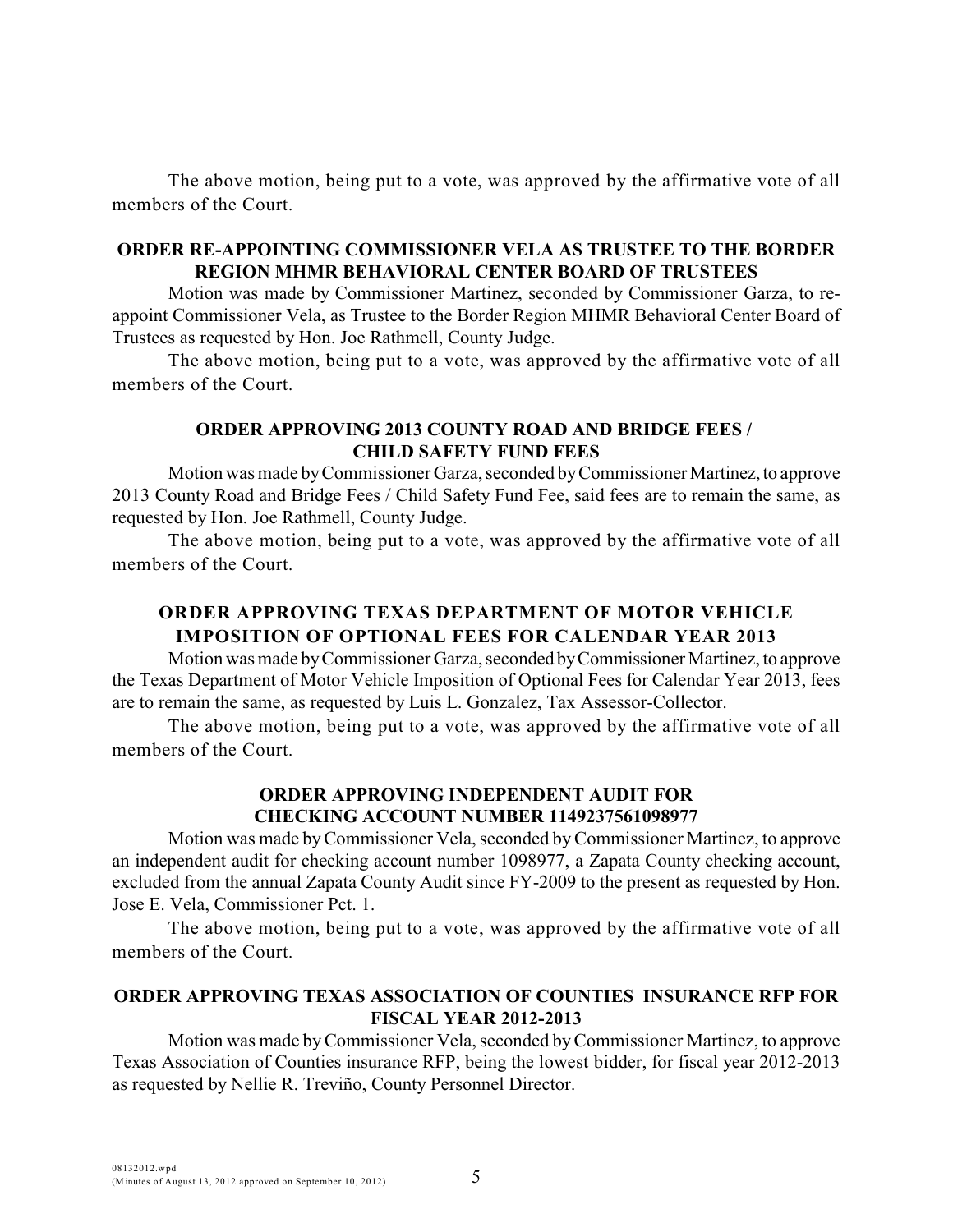The above motion, being put to a vote, was approved by the affirmative vote of all members of the Court.

## **ORDER APPROVING TEXAS ASSOCIATION OF COUNTIES HEALTH INSURANCE RENEWAL FOR FISCAL YEAR 2012-2013**

Motion was made by Commissioner Martinez, seconded by Commissioner Garza, to approve the Texas Association of Counties Health Insurance renewal for fiscal year 2012-2013 as requested by Nellie R. Treviño, Zapata County Personnel Director. Employees will pay 20% and retirees will pay 50%.

The above motion, being put to a vote, was approved by the affirmative vote of all members of the Court.

## **ORDER APPROVING PROPOSED HOLIDAY SCHEDULE FOR FISCAL YEAR 2012-2013**

Motion was made by Commissioner Garza, seconded by Commissioner Martinez, to approve the proposed holiday schedule for Fiscal Year 2012-2013 as requested by Nellie R. Treviño, Zapata County Personnel Director.

The above motion, being put to a vote, was approved by the affirmative vote of all members of the Court.

## **ORDER APPROVING PROPOSED REGULAR COMMISSIONERS COURT MEETING SCHEDULE FOR FISCAL YEAR 2012-2013**

Motion was made by Commissioner Martinez, seconded by Commissioner Garza, to approve the proposed Regular Commissioners Court Meeting Schedule for Fiscal Year 2021-2013 as requested by Nellie R. Treviño, Zapata County Personnel Director.

The above motion, being put to a vote, was approved by the affirmative vote of all members of the Court.

#### **ORDER APPROVING PURCHASE OF FORD F-150 V6 SINGLE CAB PICK-UP**

Motion was made byCommissioner Martinez, seconded byCommissioner Vela, to approve the purchase of Ford F-150 V6 single cab pick-up truck for the purchase price of \$15,833.25. Funds to be obtained from 80-600-569 as requested by Carlos Treviño, Jr., Water Plant Manager.

The above motion, being put to a vote, was approved by the affirmative vote of all members of the Court.

# **ORDER APPROVING RESIGNATION OF ANABEL SALAZAR FROM ZAPATA COUNTY NUTRITION CENTER**

Motion was made by Commissioner Vela, seconded by Commissioner Garza, to approve the resignation of Anabel Salazar from the Zapata County Nutrition Center as requested by Rosalinda Gonzalez, Nutrition Program Director.

The above motion, being put to a vote, was approved by the affirmative vote of all members of the Court.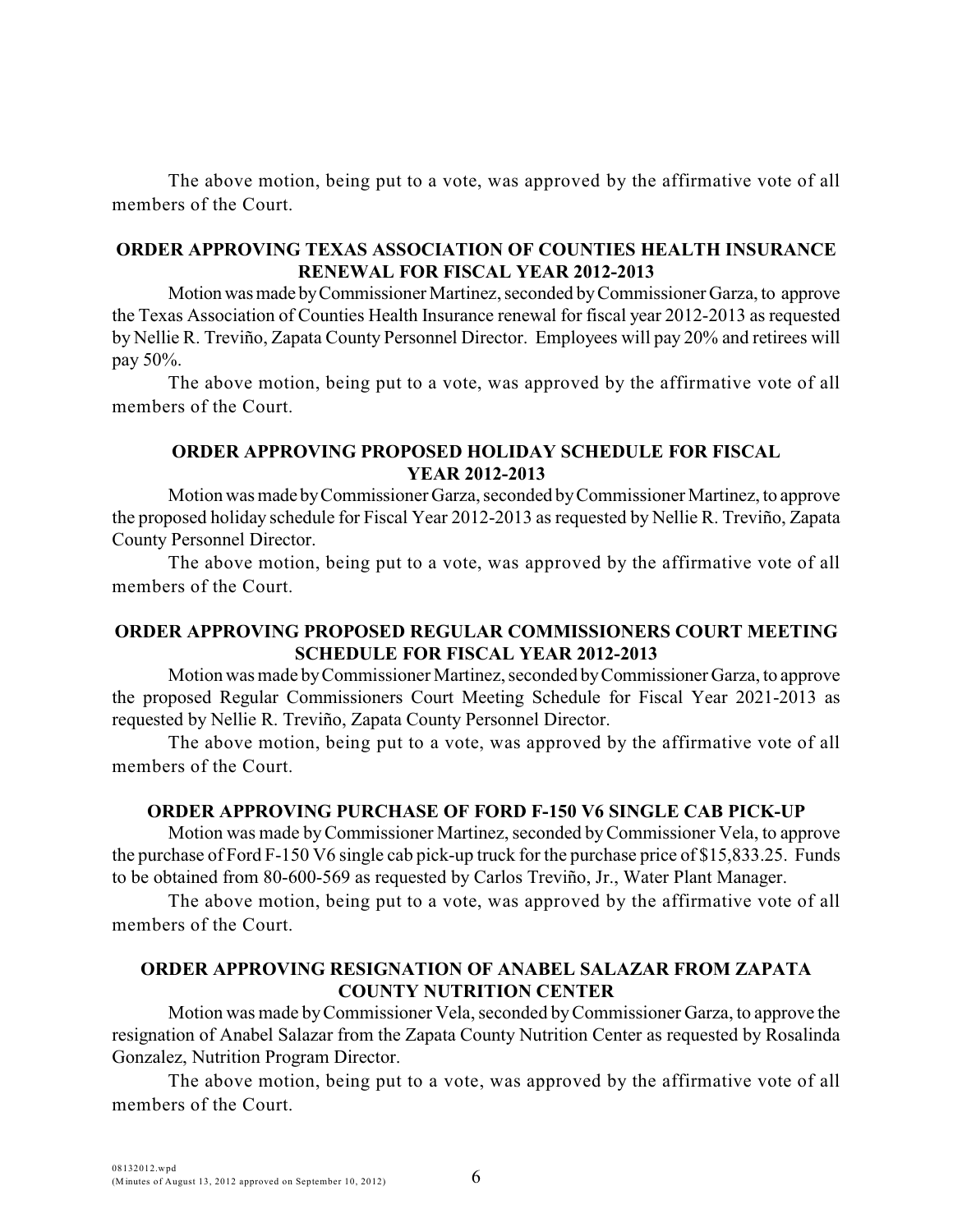# **ORDER SECURING ENDING REVENUE BALANCE OF HOTEL/MOTEL TAX FUND FOR FISCAL YEAR 2011-2012 FOR 2013 BASS MASTER ELITE SERIES FISHING TOURNAMENT**

Motion was made byCommissioner Vela, seconded by Commissioner Garza, to approve and secure the ending revenue balance of the Hotel/Motel Tax fund for fiscal year 2011-2012 for the 2013 Bass Master Elite Series Fishing Tournament. Monies will be made payable to the Zapata County Chamber of Commerce and will be used to pay for event host fee and expenses as requested by Paco Mendoza, President / CEO, Zapata County Chamber of Commerce.

The above motion, being put to a vote, was approved by the affirmative vote of all members of the Court.

# **ORDER TO TABLE REQUEST BY MANUEL GONZALEZ OF PREMIER ENGINEER REGARDING APPROVING RE-PLATTING OF LOT 6 AND LOT 8 OF BLOCK 20 ESPERANZA FLORES ADDITION**

Motion was made by Commissioner Garza, seconded by Commissioner Martinez, to table request by Manuel Gonzalez of Premier Engineering regarding the re-platting of Lot 6 and Lot 8 of Block 20, Esperanza Flores Addition.

The above motion, being put to a vote, was approved by the affirmative vote of all members of the Court.

# **ORDER APPROVING ENGINEER'S RECOMMENDATION TO APPROVE CHANGE ORDER NO. 4 - 90 CALENDAR DAY TIME EXTENSION**

Motion was made byCommissioner Vela, seconded by Commissioner Martinez, to approve the engineer's recommendations to approve change order No. 4 - 90 calendar day time extension due to unforeseen utility conflicts for the TWDB Contract No. 61275 / DWSRG as requested by Manuel Gonzalez, Project Engineer.

The above motion, being put to a vote, was approved by the affirmative vote of all members of the Court.

# **ORDER APPROVING TO WAIVE RENTAL FEE OF COMMUNITY CENTER FOR FUND RAISING EVENT FOR ZAPATA COUNTY HELPING HANDS FOOD PANTRY**

Motion was made by Commissioner Martinez, seconded by Commissioner Garza, to waive rental fee of the Community Center for a fund raising event for the Zapata County Helping Hands Food Pantry as requested by Romeo Salinas, CountyTreasurer. (On August 2012, Mr. Daniel Crisp began contributing a \$1,000 donation, which will continue on the first of every month.)

The above motion, being put to a vote, was approved by the affirmative vote of all members of the Court.

# **ORDER APPROVING INSTALLATION OF SPEED HUMP**

Motion was made by Commissioner Martinez, seconded by Commissioner Garza, to approve the installation of a speed hump at Falcon Shores Drive, as requested by Hon. Jose E. Vela, Commissioner Precinct 1.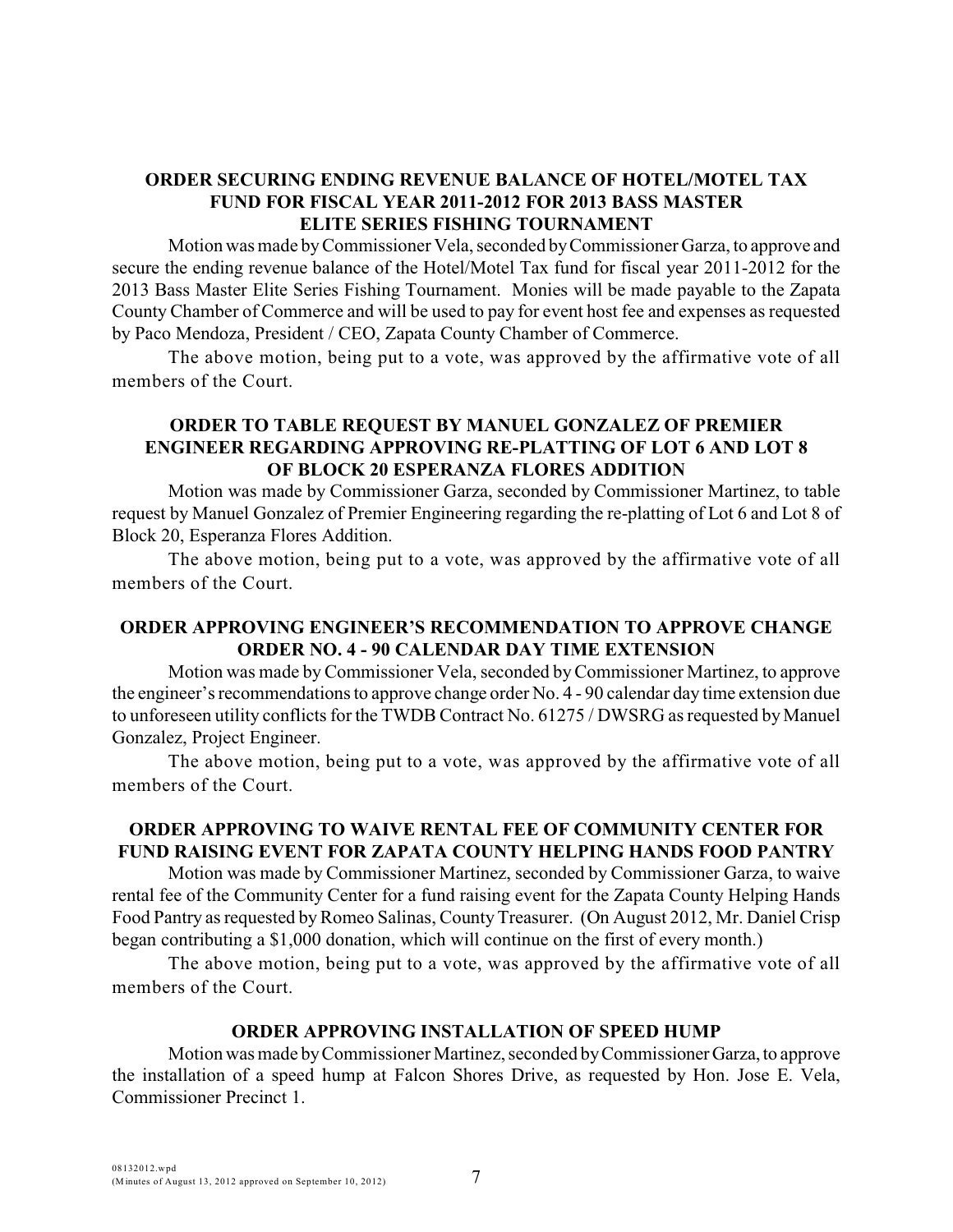The above motion, being put to a vote, was approved by the affirmative vote of all members of the Court.

#### **ORDER APPROVING INSTALLATION OF STREET LIGHTS**

Motion was made by Commissioner Martinez, seconded by Commissioner Garza, to approve the installation of the following street lights:

- a. 1407 Juarez Medina Addition (pole exists)
- b. 1314 Guerrero
- c. 907 Medina (pole exists)
- d. 1416 Medina Medina Addition
- e. 416 Ramireño

as requested by Hon. Norberto Garza, Commissioner Pct. 4.

The above motion, being put to a vote, was approved by the affirmative vote of all members of the Court.

#### **PUBLIC COMMENT**

Mr. Tony Mendoza commented on the installation of street lights and stated that this would cost the county approximately \$7,200.00 next year.

#### **ORDER APPROVING LINE ITEM TRANSFERS**

Motion was made by Commissioner Garza, seconded by Commissioner Martinez, to approve the following line item transfer:

| From: $49th District$ | 10-435-462 Rentals     |                               | \$1,750.00 |
|-----------------------|------------------------|-------------------------------|------------|
| To: $49th District$   | $10-450-462$ Equipment |                               | \$1,750.00 |
|                       |                        | $\mathbf{r}$ and $\mathbf{r}$ |            |

to meet budget needs, as requested by Hon. Jose A. Lopez, District Judge.

The above motion, being put to a vote, was approved by the affirmative vote of all members of the Court.

Motion was made by Commissioner Garza, seconded by Commissioner Martinez, to approve the following line item transfer:

|     | From: 49 <sup>th</sup> District | 10-435-401   | Indigent Defence (Juv)      | \$4,000.00 |
|-----|---------------------------------|--------------|-----------------------------|------------|
| To: | $49th$ District                 | $10-435-400$ | <b>Professional Service</b> | \$4,000.00 |
|     | From: 49 <sup>th</sup> District | 10-435-403   | CPS.                        | \$4,000.00 |
|     | To: $49th$ District             | 10-435-402   | Criminal                    | \$4,000.00 |
|     | From: 49 <sup>th</sup> District | 10-435-400   | <b>CPS</b>                  | \$4,000.00 |
|     | To: $49th District$             |              | 10-435-427 Travel Expense   | \$4,000.00 |
|     |                                 |              |                             |            |

to meet budget needs, as requested by Hon. Jose A. Lopez, District Judge.

The above motion, being put to a vote, was approved by the affirmative vote of all members of the Court.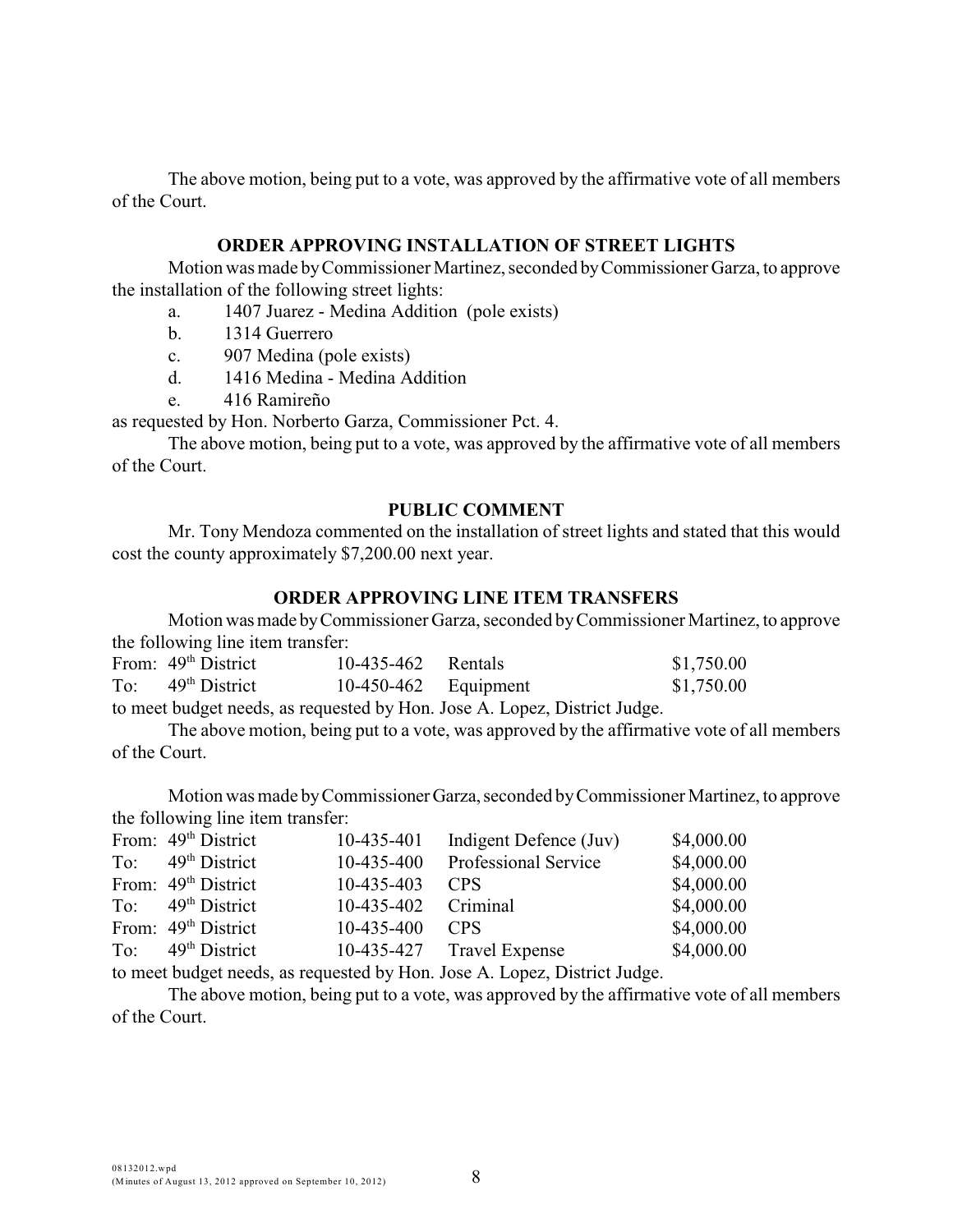Motion was made by Commissioner Vela, seconded byCommissioner Martinez, to approve the following line item:

From: Library 10-650-427 Travel \$800.00 To: Library 10-650-462 Repairs & Maintenance \$800.00 to meet budget needs, as requested by Aida Garcia, Zapata County Library.

The above motion, being put to a vote, was approved by the affirmative vote of all members

of the Court.

# **ORDER APPROVING RESOLUTION IN SUPPORT OF LOCAL BORDER SECURITY PROGRAM**

Motion was made by Commissioner Garza, seconded by Commissioner Martinez, to approve a Resolution in support of local Border Security Program as requested by Mario Elizondo, Sheriff's Office.

The above motion, being put to a vote, was approved by the affirmative vote of all members of the Court.

# **MOTION WAS MADE BY COMMISSIONER GARZA, SECONDED BY COMMISSIONER VELA, TO ENTER INTO EXECUTIVE SESSION**

# **MOTION WAS MADE BY COMMISSIONER GARZA, SECONDED BY COMMISSIONER MARTINEZ, TO RETURN TO REGULAR SESSION**

# **NO ACTION WAS TAKEN ON REQUEST BY COMMISSIONER VELA REGARDING DISCUSSION AND POSSIBLE ACTION TO RESOLVE ISSUES AND COMPLAINTS FROM ZAPATA COUNTY FIRE DEPARTMENT EMPLOYEES AGAINST THEIR IMMEDIATE SUPERVISOR**

(Gov't Code 551.074, Personnel Matters)

# **ORDER AUTHORIZING COUNTY ATTORNEY TO SUBMIT COURT'S OFFER OF SETTLEMENT IN REFERENCE TO GRIEVANCE INVOLVING EMPLOYEE OF ZAPATA COUNTY WATERWORKS**

Motion was made by Commissioner Martinez, seconded by Commissioner Garza, to authorize Said A. Figueroa, County Attorney, to submit the court's offer of settlement in reference to the grievance involving an employee of the Zapata County Waterworks as requested by Said Alfonso Figueroa, County Attorney. (Gov't Code 551.071, Consultation with Attorney).

The above motion, being put to a vote, was approved by the affirmative vote of all members of the Court.

# **NO ACTION WAS TAKEN ON REQUEST BY NELLIE R. TREVIÑO, PERSONNEL DIRECTOR, REGARDING PERSONNEL MATTERS AT ZAPATA COUNTY SHOP**

(Gov't Code 551.074, Personnel Matters)